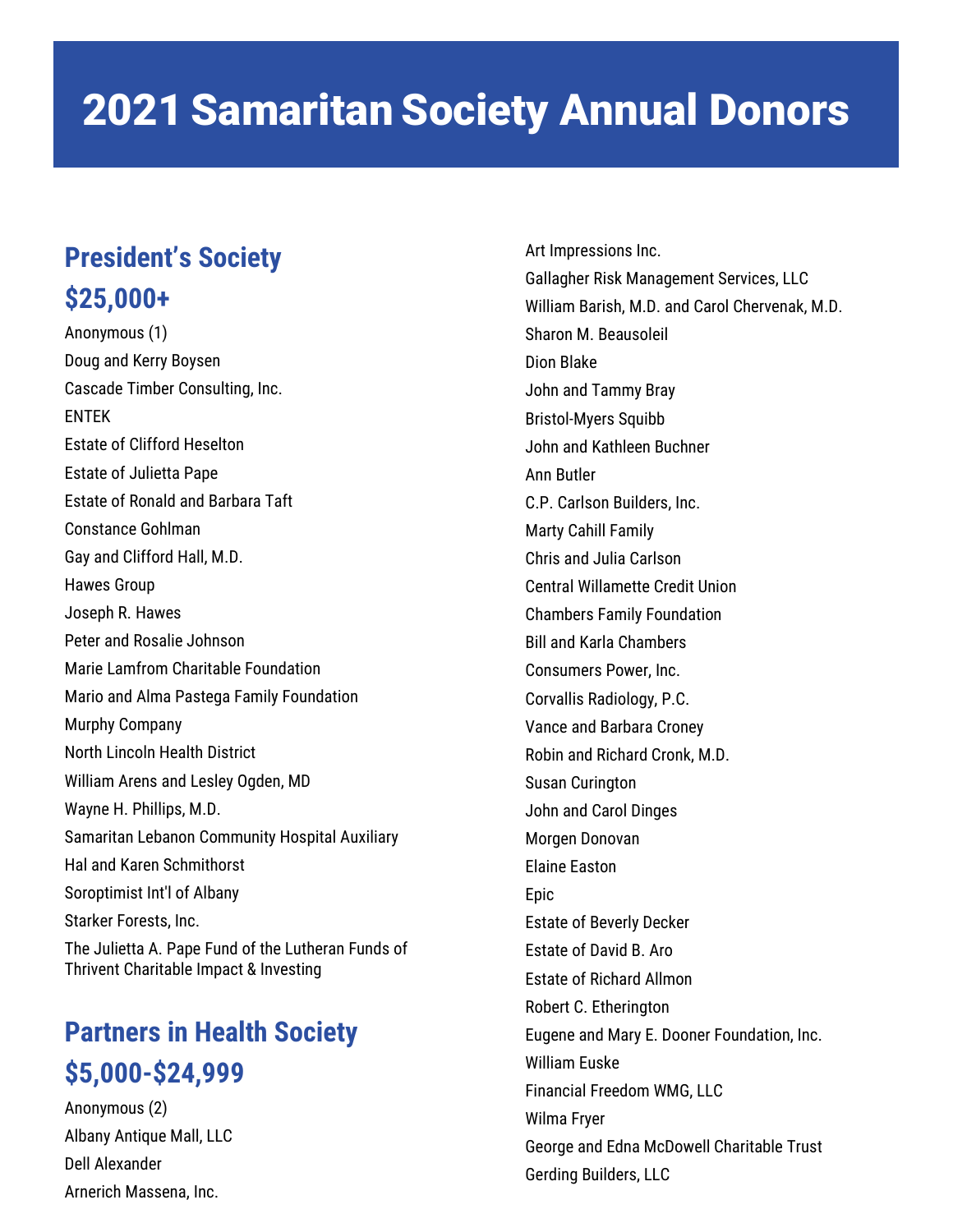Good Samaritan Regional Medical Center Auxiliary David and Hwei-Yun Gore Joseph Graybill and Anne Mehn Dr. Estle Harlan Brian and Debbie Heim HUB Barker-Uerlings Insurance Lyle and Sharon Hutchens John Dinges Landscape Co. Eric and Kelley Kaiser Dr. Robert and Peggy Kaye Fred and Madelyn Koontz David Long, MD, and Deborah Lyman Marsha and David Veit Charitable Foundation Lyle and Diane Mattson Clint and Dyann McCollum McCollum Logging Co., Inc. Mills Ace Hardware Lois Mills Frank and Alice Moskal National Christian Foundation Portland Joanne and Thad Nelson, M.D. Newport Fishermen's Wives Northwestern Mutual-The Dragoo Financial Group Myrna Lee Olds Whitney Olsen Pacific West Ambulance Thomas W. Palmrose, M.D. Debbie Palser John and Marilou Perris Spencer and Shirley Peterson George and Nancy Plant David Pollock Michael T. and Burmah A. Rainbolt Arun Raman, M.D. Neal and Jana Rea James and Phyllis Richards

Roundhouse Foundation The Klem Family Mark Sanders and Charles T. Feist Julie A. Shafer Janet Shields Sigma Alpha Epsilon (SAE) Fraternity Timothy and Allison Sissel Skanska USA Building Inc. Daniel and Michele Smith Randy and Donna Springer Bond and Marilyn Starker Robert Stawski Ron and Soozi Stevens Ted A. Stock Melissa Strickland The Human Bean The Oregon Community Foundation The Thompson Foundation, Inc. In memory of Steven K. Thomason Charles and Susan Thompson Eric and Carrie Thompson Bob and Sandi Thompson Thompson Timber Company Ronald Tierney Steve and Susan Uerlings United Way of Linn County David and Marsha Veit Vizient Brad and Kristie Wakefield E. Margaret Warton and Steve D. Benting Waverly Lake Surgery Center Bruce and Sheila Wheeler Ellen and Richard Wopat, M.D. Julie and David Zarkou, DPM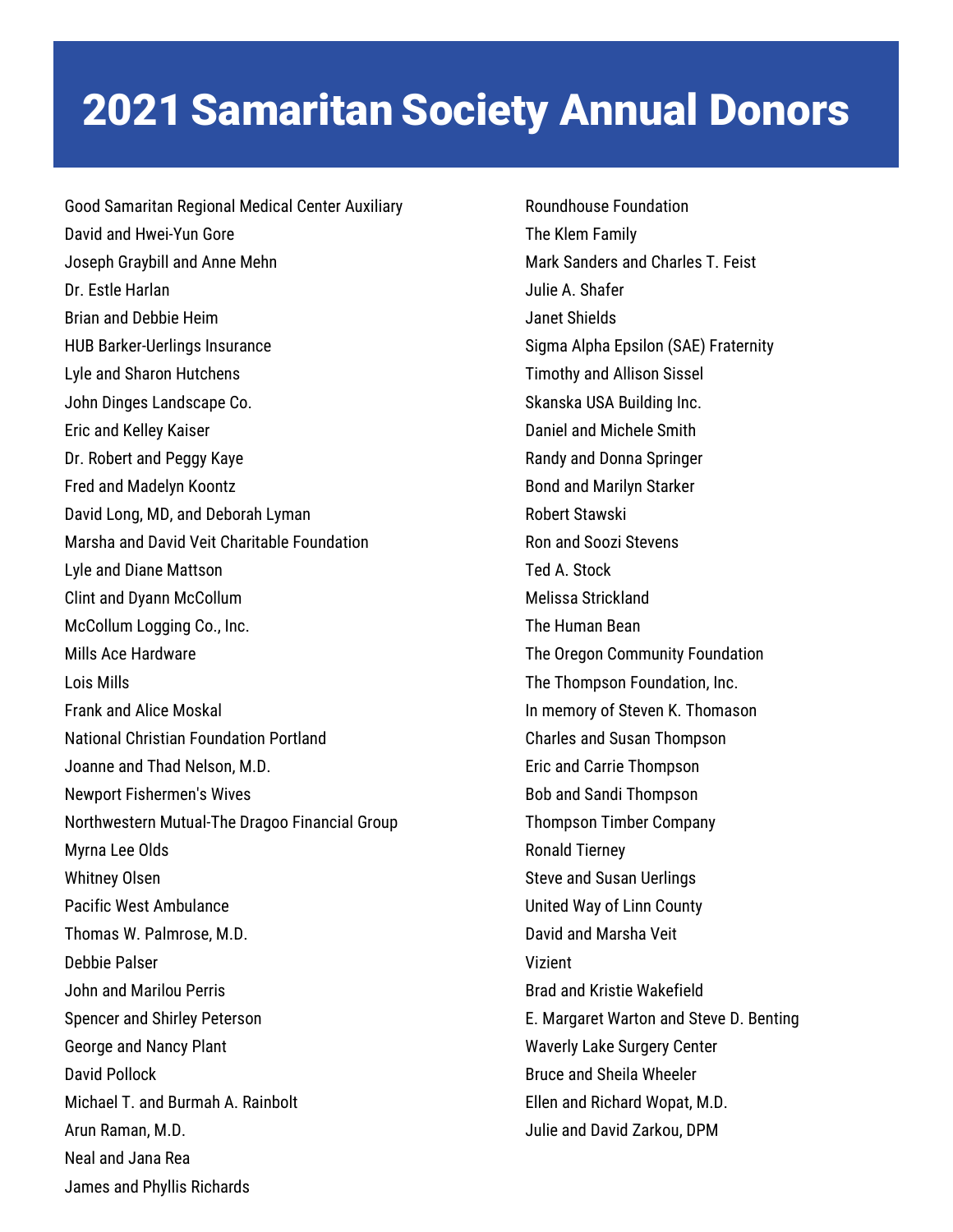#### **Samaritan Society \$1,000 - \$4,999**

Anonymous (10) A & W Restaurant of Sweet Home A.G. Sadowski Company Charlotte Aaron AAsum-Dufour Funeral Home AccessOne Acumed Bob and Betty Adams Advantage Real Estate Albany City Church Alden Kendal Jr. & Evelyn D. Timm Trust McKaila Allcorn, D.O. AmeriTitle of Lebanon Anderson Dabrowski Architects, LLC Richard and Susan Anderson Bob and Linn Armstrong Lydia and Romeo Asuncion, M.D. Lindsay Atkinson Carl and Linda Bahrke Rick Baker Scott and Larissa Balzer Raj B. Baman, D.O. Ryan and Jolee Bancroft Judee Barnes Luanne Barnes Elizabeth Barnett Rodney Barney Pete and Norma Barnhisel Karen Barrios Robert and Carol Barstad James and Victoria Bassingthwaite Mary Lou Belozer, MD, and Tom Ayala, PhD Roberta Bench

Sheryl Bernard D. Bradley and Jen Betz Blackledge Furniture Eric and Judy Blackledge Timothy Blumer, D.O. and Janice Blumer, D.O. Jane and Bruce Bohman, MD Leslie and Colleen Bond Earl and Nancy Bond Ken and Fran Bronson John Brown Ramona Brown Mark and Christopher Brunette James and Michel Bryant Noah and Whitney Buckley Terry and Cecelia Buggenhagen Gary and Brenda Burch Burcham's Metals, Inc. Bruce Butler Sean Butler C & K Market, Inc. Dale and Sherry Calahan Capri Architecture, LLC Nicholas Carton Paul and Jessica Carver Cedar Creek Quarries, Inc. Larry and Cynthia Chacon Tracy and Doug Chadwick, DDS Wing Chan Gary Chandler Kevin and Elizabeth Charley Charlotte Lehto Insurance Agency, Inc. Charter Communications June Chrisman Robert Church Citizens Bank Claralee Hargrave Charitable Trust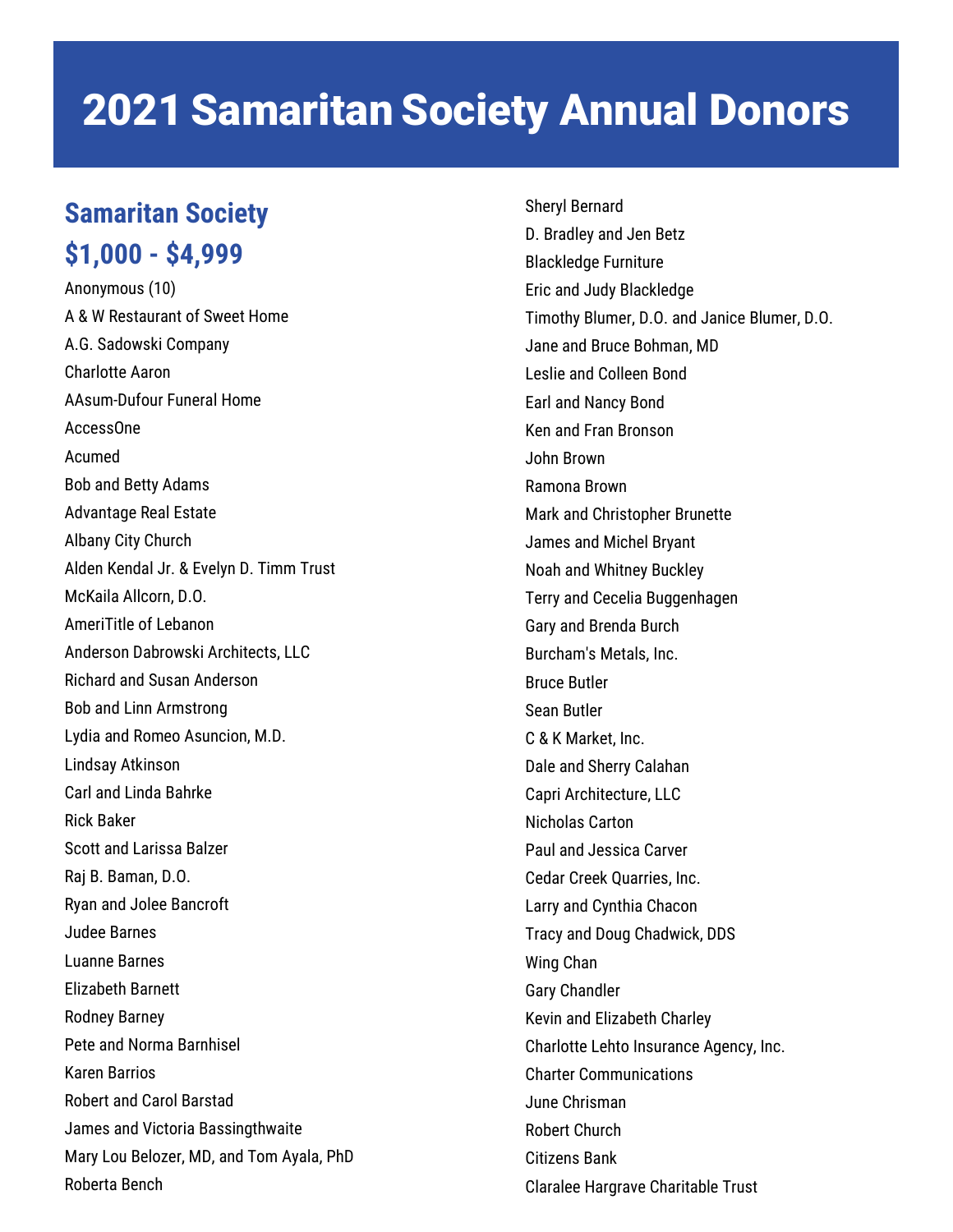Clark/Kjos Architects, LLC Mark Orozco and Karla Clem Kathryn Clemens Trindee Coleman John and Heather Collier Columbia Seeds LLC Arnold and Tammy Comproni Brian and Dorothy Cook Joan Corcoran Michael and Cheryl Cowgill Mary Crawford-Seekatz Randy and Michele Crenshaw Perry and Kay Crocker Paul Aversano, D.O. and Paula Crone, D.O. Dianne Crooker Ken and Debra Culley Glen and Nikki Cunningham Wayne and Opal Dahlenburg Bob and Dawn Dalton Kay Dawson James and Valerie Decker Geoff DeHaan Laura and Brian Delmonaco, M.D. Devco Engineering, Inc. JC Sennewald and Kathryn Doksum Douglas A. Chadwick, DDS, PC Joy Douglas Christy Duncan Andrea Dyer Eads Broadcasting Corporation KGAL/KSHO Radio Charlie and Mary Eads EC Electric Edward Jones John Edwards, M.D. Merlin and Carol Egan John and Mariglee Ekins

Zach and Katie Elliott Estate of Stephen Babjar F.O.E. Ladies Auxiliary #2255 Ray and Colleen Fair Kathy Fast Suzanne Ferdig TLC, a Division of Fibre Federal Credit Union First Story Fisher Funeral Home Donna Fogarty Joseph W. Foley and Sally Murk Russell Francis and Tove Spencer Fraternal Order of Eagles Sue Friesz Lisa and Edward Frothingham, M.D. H.E. "Topper" and Bettye Ruth Gamester Sheila and Troy Garrett, M.D. Bonnie Gatlin Wael Ghacham, M.D. Travis and Taylor Gilmour Heidi Glen, PharmD, BCPS James and Nancy Goode J. Michael and Sheila Goodwin Russ and Kari Goodyear Lavanya and Bharat Gopal, M.D. Greg and Kristin Goracke Pamela Gordon Rick and Kathleen Grady Paul M. Greaves, M.D. Elaine M. Green Ground FX Landscape Management, LLC Stephanie and Patrick Hagerty, DMD Jonathan Halama Steven and Danielle Hanscam Barbara E. Hansen and Gerilyn Aman Chris and Brenda Hanson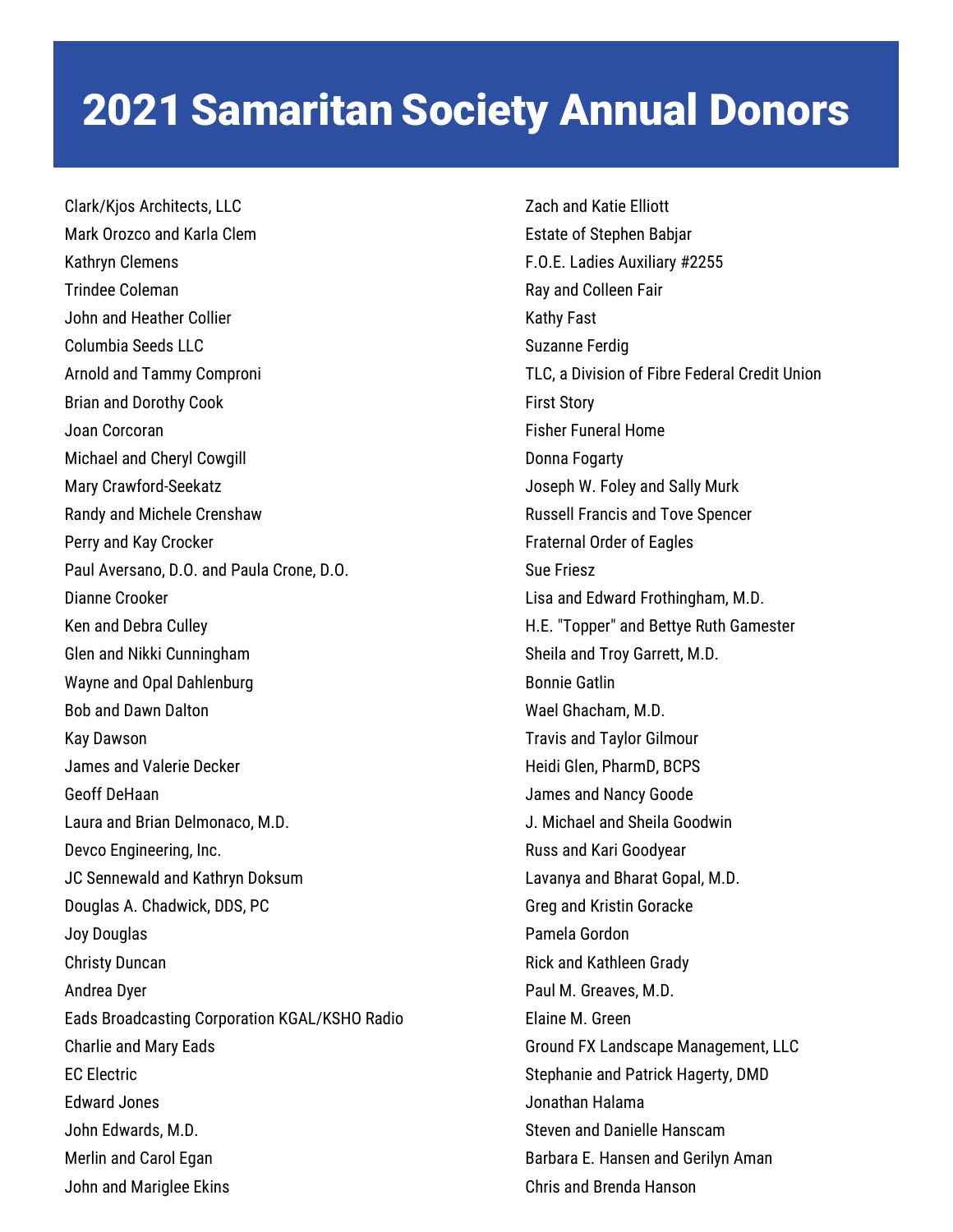Patricia Harkleroad Christina Harkness Linn Harrar Jessica DuPont and Shawn Hathaway, M.D. Hayden Homes Susan Hayes Haynes Family Patrick and Carrie Hazleton Linda Helget Rita Sue Henningsen Eric and Laura Hennum Doina High Garland and Janine Hill Judy and Frederick Hirsch, M.D. Holly Jo Hodges Dieter and Inge Hoehn Jeannette Hofer Arlyn and Cheri Hoffman Walter Hogsett Courtney Holgate-Champney Linda Holloway Milli and Larry Horton, PhD Bill and Heidi Howard Howard S. Wright Jeff Hsing Jullene Huber David and Kristine Hull Gary and Jan Hull Charlene Hunter Carol and Michael Huntington, MD James B. Hylton, M.D. Inn at Nye Beach Inn at Wecoma Ixtapa Family Mexican Restaurant J. Egner Living Trust Jacqueline A. Lovell Irrevocable Trust

April Jensen JHB Enterprises Johnson & Johnson August and Debra Johnson Rebecca Johnson Karen Johnston Kenneth Jolin Nicole Jolin Crichton Jones Jonathan Jones Sam Jones Theresa Karlik Darrel Kau, Jr. Ike and Vada Kauffman Keating Jones Hughes, P.C. Susan Keaton Keesecker Insurance Joel and Nancy Keesecker Margaret Kelly Mary W. Kelsey Abigail Kennedy, M.D. Carol Kerr Daniel and Janine Keteri Melvin T. Kingsbury Greg and Dana Kosmala, D.O. Linda Kostalik Tiffany Kosydar La Roche Posay / CeraVe Jennifer and Curtis Landers David Lantto Andrea and David Larsen, M.D. Retha Larson Lawrence Kircher and Mari Lasagna-Kircher William Layton Charlotte Lehto Alice Leisy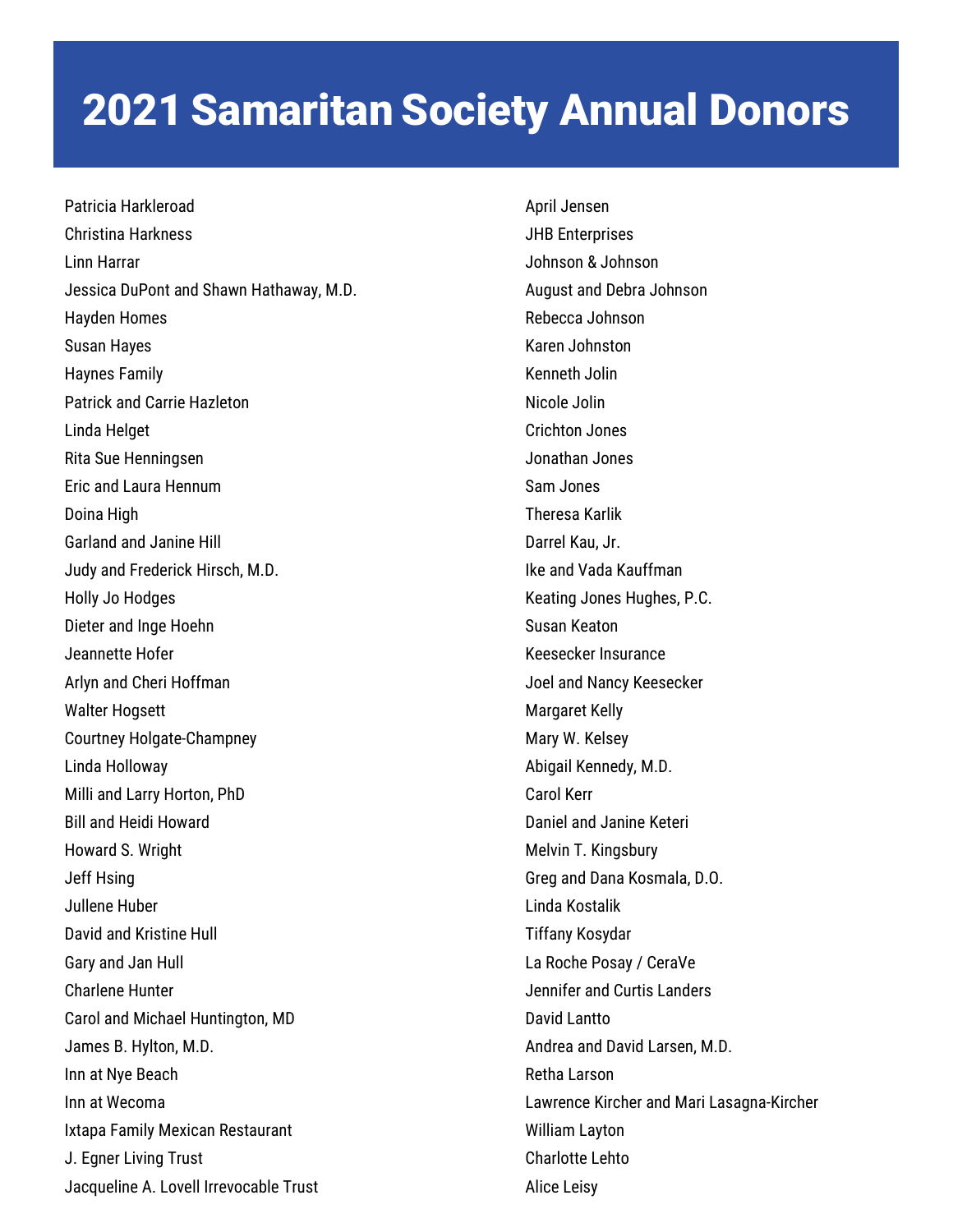Stanley and Sharon Lester Linn-Benton Community College Linn-Co Federal Credit Union Bobbie Lippman Peter and Judy List Lisa Logsdon Marie L. Long, M.D. Robert and Sherri Long Margaret J. Loper Lowe's Jean and Sally Lowry LPL Financial Foundation Kwong and Betty Mah Peter and Meredith Mann, D.O. Julie and Walter Manning, D.M.D. Ronald and Ann Marek Ursula Marinelli and John Tocco Marilyn and Thomas Marker, MD Nancy May Barbara Mayer The Rev. William R. and Bernie McCarthy Randy McCoy, MD M. Judy McCutcheon McGinnis Enterprises Inc. Stephen J. McGirr, M.D. Patrice McGowan Erica McGuire Janet McGuire Alexis and Lon McQuillan, M.D. Casey and Kelsey Miller Miller Farms Gregg Miller, MD and Rose Miller, MD JoAnn Miller Tim and Susan Miller Gerald E. Millis Ty and Nancy Mills

Susan Molthan James Moody and Julie Plum Tim and Marie Moore Milton and Jane Moran Scott and Stacey Morris Frank and Linda Morse Charles G. Mouradian Bill and Margaret Mulder Mulder Sheet Metal, Inc Peter Muna Matthew and Emily Muravez Beverly and Toshio Nagamoto, M.D. William and Marian Nasgovitz Larry and Joyce Nelsen Adele Neukomm Newport Assisted Living LLC Newport High School Volleyball Newport Liquor Store Joseph and Karen Nibler No Dinx, Inc. Barbara Norek Martha Norman Northwest Natural Gas Company Northwestern Mutual Brandy O'Bannon Oceanview Retirement & Assisted Living Oregon Freeze Dry Heather Offenstein JoAline Olson Marty and Valarie Ondricka Optum Advisory Services Oregon Coast Bank Oregon State Credit Union Deborah and William Origer, MD Dr. Dean and June Orton Pacific Power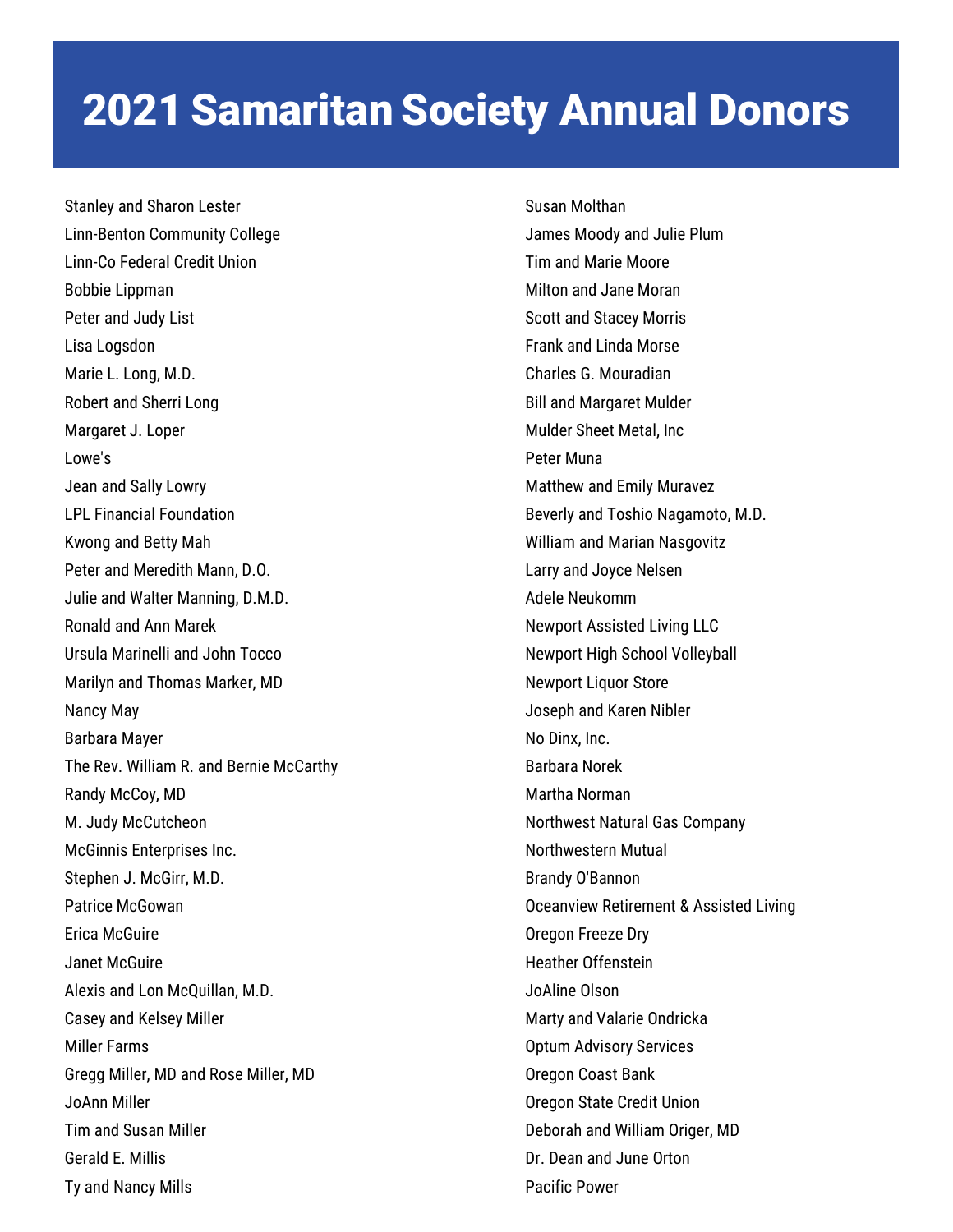Pacific Residential Mortgage PacifiCorp Thomas and Kay Page Vanessa Papalazaros, M.D. Mike and Lori Patterson Alex and Debbie Paul Kevin Winters and Rexanne Payne Deidre Pearce Jean H. Peters Rube and Chii-Hui Peterson Frederick and Itsue Pfund Dennis and Jennifer Pierce Nancy and Leslie Pliskin, M.D. Ben and Laurel Powers Preceptor Alpha Zeta Pretty Little Rebel Boutique Ron and Mary Prevost Gene and Bonnie Primasing Primasing Motors, Inc. Dr. Darrell and Joan Prins Stuart and Lois Pritchard William and Teresa Proper Kenneth and Karen Provencher Gopalan Raman Marie Ray, MD Marcia Raymond Reconnections Counseling, Inc. Ron and Penny Reher Allison Barnes-Reid and Tim Reid, D.V.M. Rhodes-Warden Insurance, Inc. Richard and Lori Rhoton Lori Rich Susan Richwine Robert and Virginia Riffle Road & Driveway Co. Loren Roth

Sandy Roumagoux Audrey Ruck Saalfeld Griggs Andrew and Kathleen Sadowski Samaritan Pacific Communities Hospital Auxiliary Santiam Spokes Cycling Club Mike and Kim Sather Bonnie Saxton Chris Scariano Harold and Nancy Schalles Scott A. Schindell, M.D. Lindsey Schlegel Brenda Scotton James and Julie Searcy Jim Seavers John and Nancy Seifert SERVPRO of Benton and Linn Counties Ronald Shanks Roxanne Shaw Matthew and Elizabeth Shiner Leslie and Terry Shortridge, MD Gregory and Dori Showell Chuck and Cindy Sieg Glen Silbernagel Viviane Simon-Brown Charlene and Ed Skipper Crystal Smith Jeanne Smith Ross W. and Sophie E. Smith Living Trust Martha E. Sneller Soderstrom Architects, P.C. South Beach Church South Pacific Auto Sales and Service Center Morris and Alice Sparrow Joseph and Elizabeth Spatafora Russell Francis and Tove Spencer